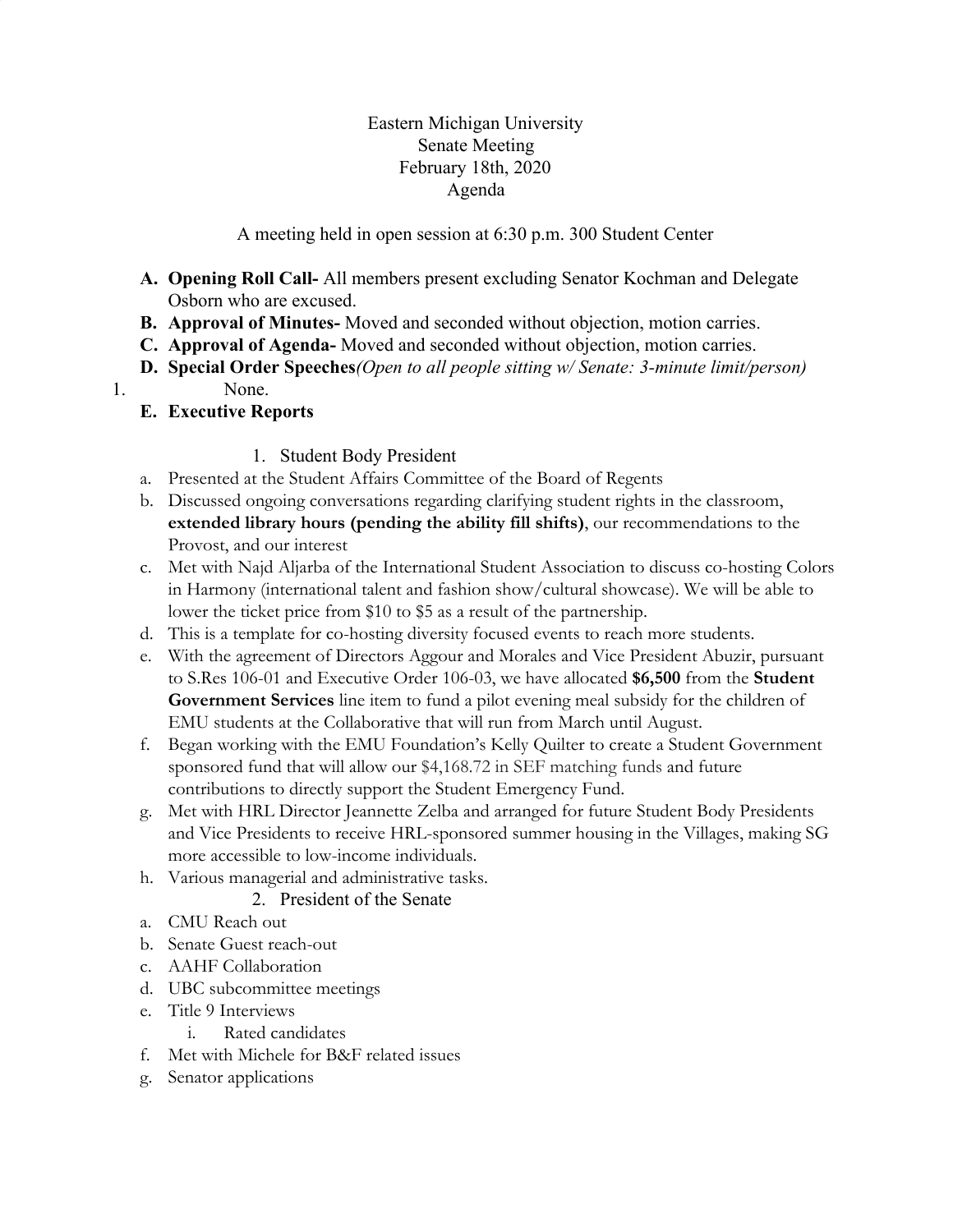- h. Other: attended committee meetings, meeting with executive board members, senate agenda, email correspondence
	- 3. Speaker of the Senate
- a. Nothing to report
	- 4. Parliamentarian of the Senate
- a. Attended office hours
- b. Prepared transition binder
- c. Met with Senators regarding Parliamentarian position
- d. Met with Steve Bryant with President Ethan Smith about new Office decor
	- 5. Director of Business and Finance
- a. Budget reports
	- i. Student Organization allocations: \$13,402.93
	- ii. Club sports allocations: \$17,007.19
- **F. Old Business**
	- 1. Res.106-13: Caps and Title IX
	- 2. Res.106-14: DCACC Commission
- **G. Constituent's Forum** *(Open to currently enrolled students: 1hr/total) \*\**
- **H. New Business** *(Each item of Business: 45 minute default\*\*; amend restricted from 10-90)*
	- 1. Senator Applicants:
		- 1. Daniele D'Introno- Not present
		- 2. Auryon Azar
- a. Provisional Senator Azar has time to speak on why he wants to join the senate.
- b. The Senate has time to ask questions to the provisional senator.

### 3. Erin McCargar

- a. Provisional Senator McCargar has time to speak on why she wants to join the senate.
- b. The Senate has time to ask questions to the provisional senator.
	- 5. Discussion
	- a. Senators discuss the new senatorial candidates.
	- b. Senator Osborne resigns from her Senate seat.
		- 4. Vote on open Senate seats
- a. Vote ending in the remaining senate seats to Erin McCargar and Auryon Azar.

2. Res. 106-16:Encourage EMU to offer more lactose free options on meal

### plan.

- a. Senator Fox speaks on behalf of her resolution.
- b. Move into discussion on the resolution.
- c. Move to a vote.
- d. Motion for unanimous consent.
- e. Resolution 106-16 has been passed.

3. Res. 106-17:Encourage EMU to offer more gluten free options on meal plan.

- a. Senator Fox speaks on behalf of her resolution.
- b. Move into discussion on the resolution.
- c. Move to a vote.